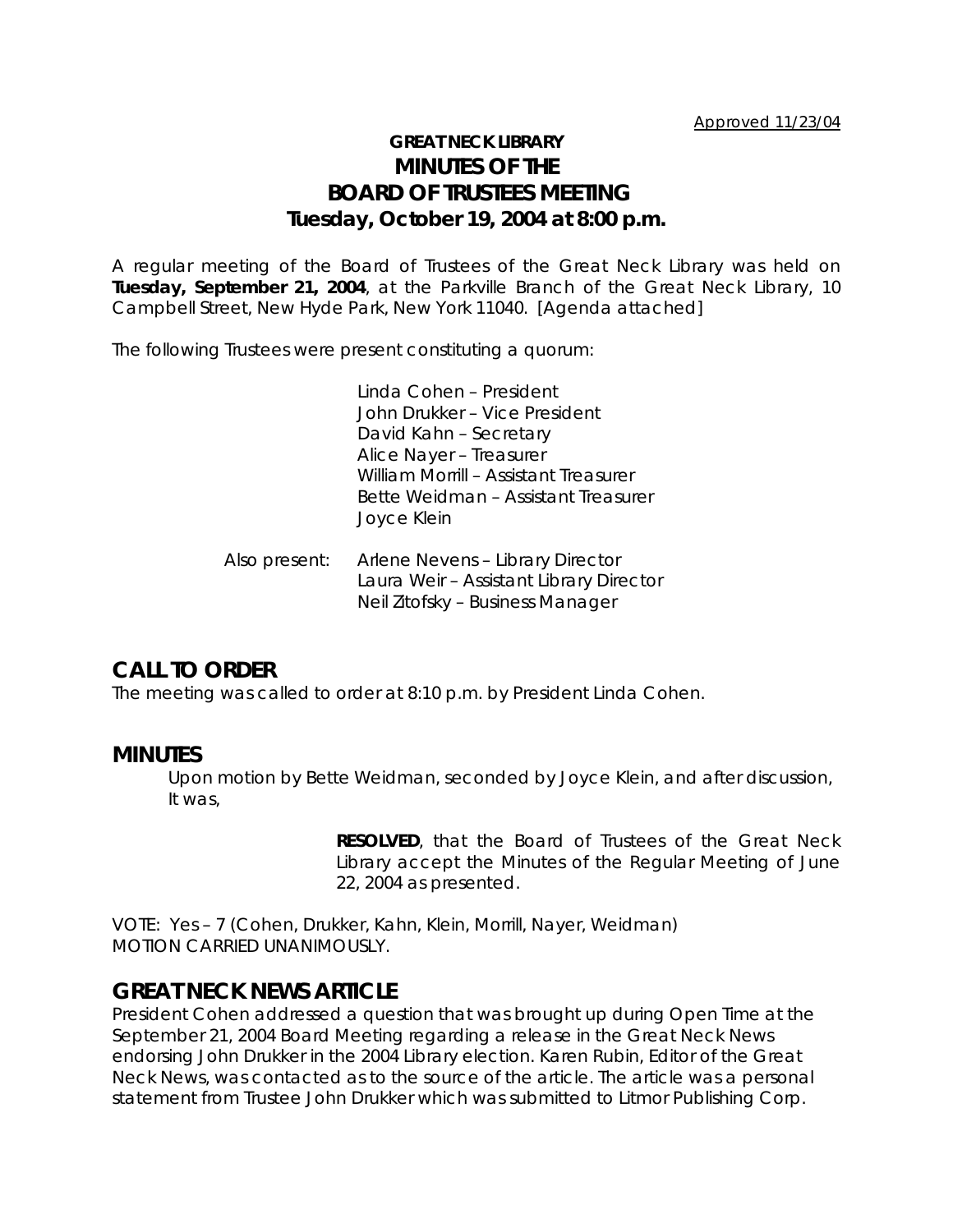(publishers of the Great Neck News) for printing in the New Hyde Park edition of the paper. This was erroneously printed in the Great Neck edition and that was why Trustee Drukker did not recognize the release when brought up at the September Board meeting. The Library and the Board of Trustees did not submit this release to endorse Trustee Drukker.

## **TREASURER'S REPORT – PERSONNEL REPORT**

During the month of September 2004, revenue received was \$41,640. Total expenses were \$724,933.

At the close of business, September 30, 2004, total operating fund holdings were \$1,855,074, which were on deposit at HSBC and The Bank of New York, and in Petty Cash funds at Main and the Branches. This compares to a September 30, 2003 balance of \$1,681,832.

Additionally, the balance of the Main Building and Special Services fund was \$878,379; the Automated Library fund was \$132,079; the Restricted Gift fund was \$45,720; the Branch and Special Services fund was \$131,392. These funds totaled \$1,187,871 on September 30, 2004. The September 30, 2003, total was \$1,828,601.

Upon motion by Alice Nayer, seconded by Joyce Klein, and after discussion, it was,

> **RESOLVED,** that the Board of Trustees of the Great Neck Library accept the October 19, 2004, Treasurer's Report with the Personnel Changes of September 16, 2004 through October 15, 2004.

VOTE:Yes – 7 (Cohen, Drukker, Kahn, Klein, Morrill, Nayer, Weidman) *MOTION CARRIED UNANIMOUSLY.*

Upon motion by Alice Nayer, seconded by John Drukker and after discussion, it was,

> **RESOLVED,** that the Board of Trustees of the Great Neck Library authorize the Treasurer to pay the persons named in the Check Register dated September 16, 2004 through October 15, 2004, Paid-Checks numbered 30355 through 30386, and To-Be-Paid checks numbered 30387 through 30504, the sums set against their respective names, amounting in the aggregate to \$235,910.04.

VOTE:Yes – 7 (Cohen, Drukker, Kahn, Klein, Morrill, Nayer, Weidman) *MOTION CARRIED UNANIMOUSLY.*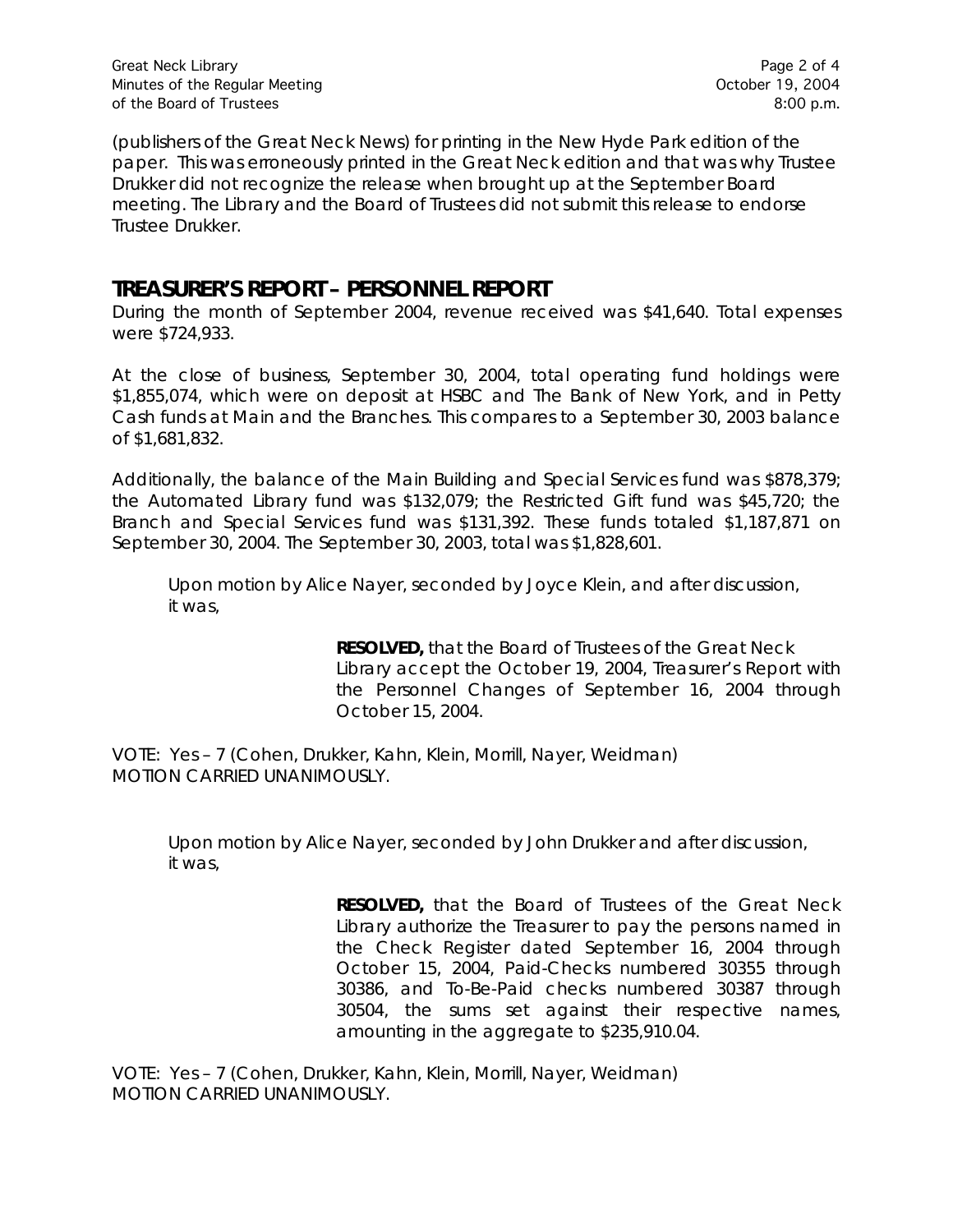### **REPORTS**

**Director** (Report attached)

Director Nevens addressed the rumor that the Library has a surplus of two million dollars in its budget. See attached statement for clarification.

## **NEW BUSINESS**

#### **Snow Removal Contract**

Upon motion by Alice Nayer, seconded by Joyce Klein and after discussion, it was,

> **RESOLVED,** that the Board of Trustees of the Great Neck Library authorize the renewal of the snow removal contract for the period November 1, 2004 through April 30, 2005, with Galvin Brothers at a cost of \$7,788 (plus additional charges for sanding, and for accommodations over eight (8) inches to be charged to the Landscaping/Snow Removal budget line.

Public Comment: Marietta DiCamillo

VOTE:Yes – 7 (Cohen, Drukker, Kahn, Klein, Morrill, Nayer, Weidman) *MOTION CARRIED UNANIMOUSLY.*

#### **CORRESPONDENCE** (Attached)

Ralene Adler to Linda Cohen 9/22/04 and Library's response 9/29/04. Mrs. Adler spoke to her letter.

Rebecca Gilliar to Board of Trustees 9/29/04 and Library's response 10/11/04 Rebecca Gilliar to Board of Trustees 10/1/04 and Library's response 10/11/04 Rebecca Gilliar to Board of Trustees 10/2/04 and Library's response 10/11/04 Rebecca Gilliar to Board of Trustees 10/7/04 and Library's response 10/13/04 Rebecca Gilliar to Board of Trustees 10/10/04 and Library's response 10/13/04 Mrs. Gilliar spoke to all of her above letters.

### **OPEN TIME**

Speaking: Norman Rutta, Marietta DiCamillo, Marianna Wohlgemuth, Ralene Adler, Rebecca Gilliar, Marvin Itzkowitz